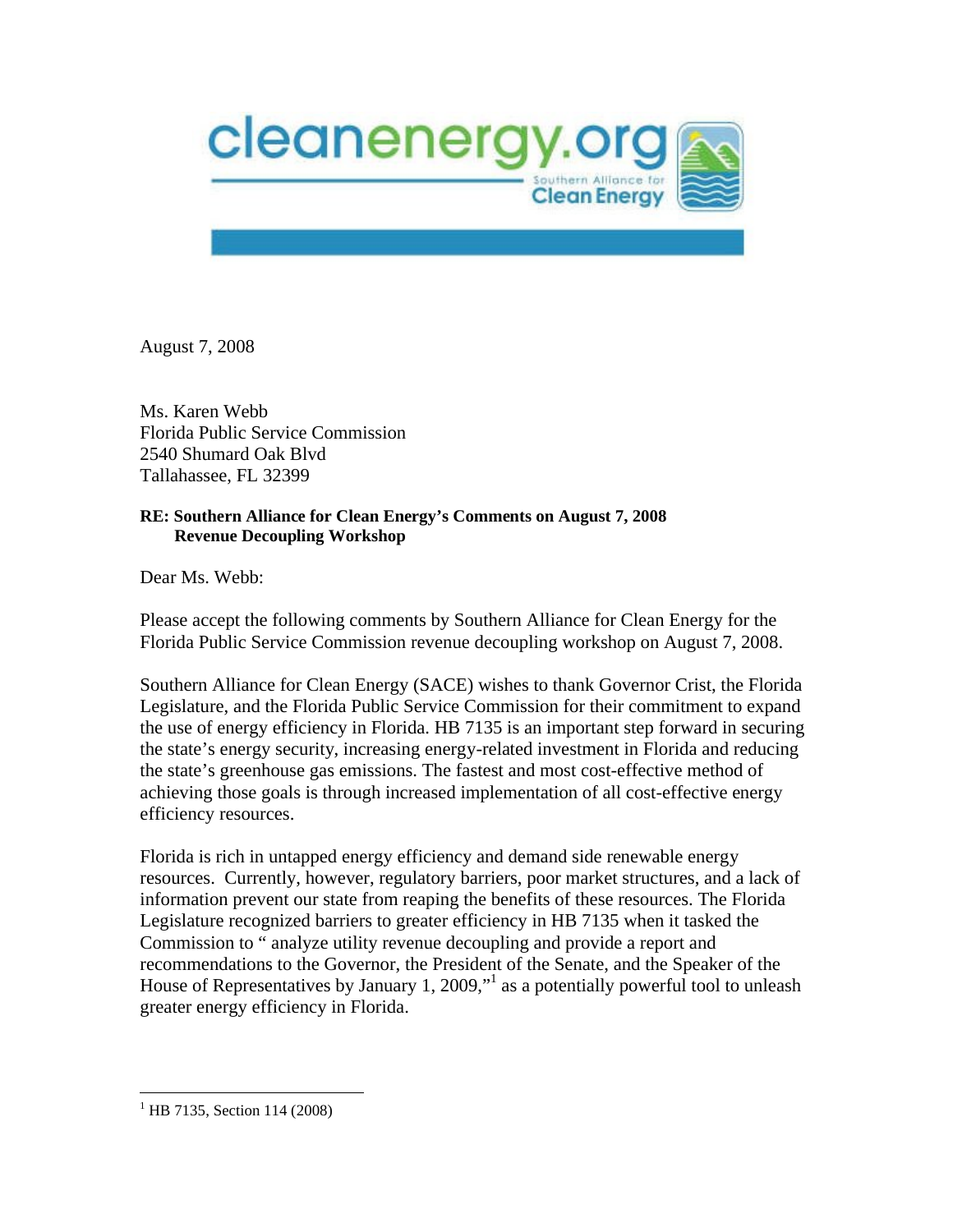The Florida Legislature also identified the development of "demand side renewable energy systems" as a priority in modifications to the Florida Energy Efficiency and Conservation Act ("FEECA") goal setting process n HB 7135.<sup>2</sup> Given the need to achieve greater energy security, spur investment in energy efficiency and demand side renewable technology and reduce greenhouse gas emissions, the time is right for Florida to implement rate structures, policies and measures that promote clean energy resources such as energy efficiency and demand side renewable technologies.

At the outset, we wish to highlight the distinction between demand reduction via energy efficiency, *i.e.*, reductions in purchases from the grid across most hours of the year, and demand reduction via demand response, *i.e.*, reduction in purchases from the grid in a relatively few hours per year, typically less than 100 hours, during periods of peak electricity usage. It is important to distinguish between these two categories because reductions in annual consumption from energy efficiency are much more effective at reducing annual electric bills and the environmental impacts associated with annual electricity use than are reductions in peak demand due to demand response.

Both consumers and utilities face challenges in tapping our State's abundant energy efficiency and demand side renewable energy resources. By tying the utilities' financial health and earnings to the amount of energy sold, rather than to the delivery of least cost energy services, the current regulatory structure sends the wrong economic signals to utilities, and discriminates against energy efficiency and demand side renewable energy. Consumers face challenges as well, including a lack of information regarding the benefits of energy efficiency and the advantages and availability of high-efficiency products and services; the lack of "real-time" information about energy costs; and high up-front costs for installing energy efficient equipment and measures. Policies for renewable energy and utility-led energy efficiency should be judged on the degree to which they help consumers overcome these challenges as well as accomplish the overall energy goals of the Governor and Legislature.

As a result of these challenges, Florida lags far behind other states in energy savings. As presented on Table 1 below, our State's largest utilities achieved minimal results from energy efficiency programs operated in 2006 and 2007. The results show energy efficiency savings levels (annualized reduction in sales of electric energy resulting from program activity in the stated year) of well below the 1% annual savings goal widely accepted as a benchmark for demonstrating leadership in energy efficiency. Furthermore, Florida ranked  $29<sup>th</sup>$  in the nation in the 2006 Energy Efficiency Scorecard published by the American Council for an Energy Efficient Economy (ACEEE).<sup>3</sup>

 $\overline{a}$ 

<sup>&</sup>lt;sup>2</sup> HB 7135, Section 38 (2008)

<sup>&</sup>lt;sup>3</sup> Eldridge, M et al, "The State Energy Scorecard for 2006," American Council for an Energy-Efficient Economy, June 2007.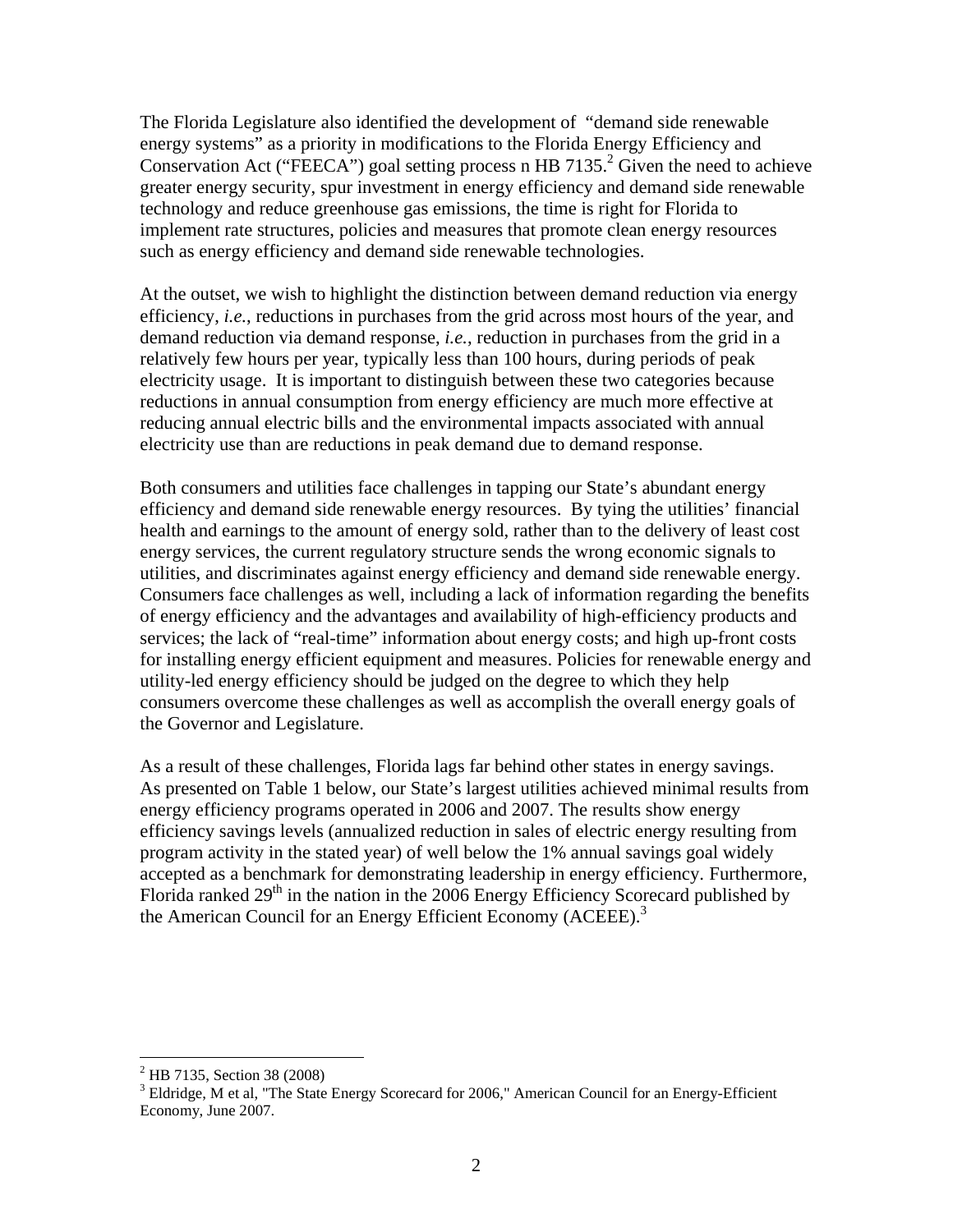| <b>Running</b> of Thinum bares saved with Energy Enterency/Dom 110grunns 2000 et 2007 |                                          |                                                                  |                                                                 |                                          |                                                                  |                                                                 |                                          |                                                           |                                                             |  |  |
|---------------------------------------------------------------------------------------|------------------------------------------|------------------------------------------------------------------|-----------------------------------------------------------------|------------------------------------------|------------------------------------------------------------------|-----------------------------------------------------------------|------------------------------------------|-----------------------------------------------------------|-------------------------------------------------------------|--|--|
| Name of Utility                                                                       | 2007<br><b>Sales</b><br>(GWh)<br>per PSC | 2007 EE<br>Savings (GWh)<br>(increm) per<br>$PSC 10-vr$<br>Plans | Pct. 2007<br>Sales Saved<br>with EE<br>(incremental)<br>per PSC | 2006<br><b>Sales</b><br>(GWh)<br>per PSC | 2006 EE<br>Savings (GWh)<br>(increm) per<br>$PSC 10-vr$<br>Plans | Pct. 2006<br>Sales Saved<br>with EE<br>(incremental)<br>per PSC | 2006<br><b>Sales</b><br>(GWh)<br>per EIA | 2006 EE<br>Savings<br>$(GWh)$ per<br>EIA<br>(incremental) | Pct. 2006<br>Sales Saved<br>with EE<br>(increm.)<br>per EIA |  |  |
| Florida Power and Light                                                               | 105,415                                  | 226                                                              | 0.21%                                                           | 103,659                                  | 214                                                              | 0.21%                                                           | 103,653                                  | 199.0                                                     | 0.19%                                                       |  |  |
| Progress Energy Florida                                                               | 39,282                                   | 45                                                               | 0.11%                                                           | 39,432                                   | 34                                                               | 0.09%                                                           | 39.432                                   | 37.5                                                      | 0.09%                                                       |  |  |
| Tampa Electric                                                                        | 19,533                                   | 21                                                               | 0.11%                                                           | 19,025                                   | 20                                                               | 0.11%                                                           | 19,025                                   | 17.1                                                      | 0.09%                                                       |  |  |
| JEA                                                                                   | 12.751                                   | $\mathbf{0}$                                                     | 0%                                                              | 12.694                                   | $\theta$                                                         | 0%                                                              | 12.800                                   | 12.7                                                      | 0.10%                                                       |  |  |
| <b>Gulf Power</b>                                                                     | 11,521                                   | 14                                                               | 0.12%                                                           | 11,429                                   | 15                                                               | 0.13%                                                           | 11,429                                   | 11.3                                                      | 0.10%                                                       |  |  |
| City of Tallahassee                                                                   | 2,756                                    | 9                                                                | 0.33%                                                           | 2,715                                    | $\overline{0}$                                                   | 0%                                                              | 2,714                                    | 10.8                                                      | 0.40%                                                       |  |  |
| Gainesville Regional<br><b>Utilities</b>                                              | 1,877                                    | 14                                                               | 0.75%                                                           | 1,849                                    | $\overline{c}$                                                   | 0.11%                                                           | 1,849                                    | 3.4                                                       | 0.18%                                                       |  |  |

Table 1. **Ranking of Annual Sales saved with Energy Efficiency/DSM Programs 2006 & 20074**

The first step and most immediate step the Commission could take to improve energy efficiency performance in Florida is to require utilities to implement programs to achieve all cost effective energy efficiency potential. Current Commission policy uses the Rate Impact Measure (RIM) cost-effectiveness test as the ultimate screen for energy efficiency measures. This test measures short term rate impacts to ratepayers rather than long term economic benefit to the whole body of ratepayers from an energy efficiency measure. Florida is the only state in the nation that still utilized this test as the exclusive test for measure cost-effectiveness. The Legislature has expressed its intent in HB 7135 for the Commission to find alternatives to the RIM test in the following language; "[i]n establishing the goals, the commission *shall* take into consideration … The costs and *benefits to the general body of ratepayers as a whole*, including utility incentives and participant contributions."<sup>5</sup> (emphasis added).

We urge the Commission to establish the cost-effectiveness test as its first order of business in the FEECA goal setting process. Without the a clear signal from the Commission identifying the appropriate cost-effectiveness test, the goal setting proceedings will devolve into extended and protracted debate over cost-effectiveness tests rather than a discussion on long term goal setting. The Legislature's intent is best realized through the use of the Total Resource Cost (TRC) cost effectiveness test. It measures the net costs of energy efficiency programs as the sum of costs and benefits to the utility and its customers (lost utility revenues are not a program cost); this best reflects the customer's long term interest in a least-cost energy service system – and meets the legislative mandate.

Secondly, a properly implemented revenue decoupling policy, in combination with energy efficiency incentives, can significantly improve utility energy efficiency and demand side renewable energy performance in Florida. Putting a priority on energy

 $^{4}$  Table based on FPSC and US EIA data (2007-2008)

<sup>&</sup>lt;sup>5</sup> HB 7135, Section 39 (2008)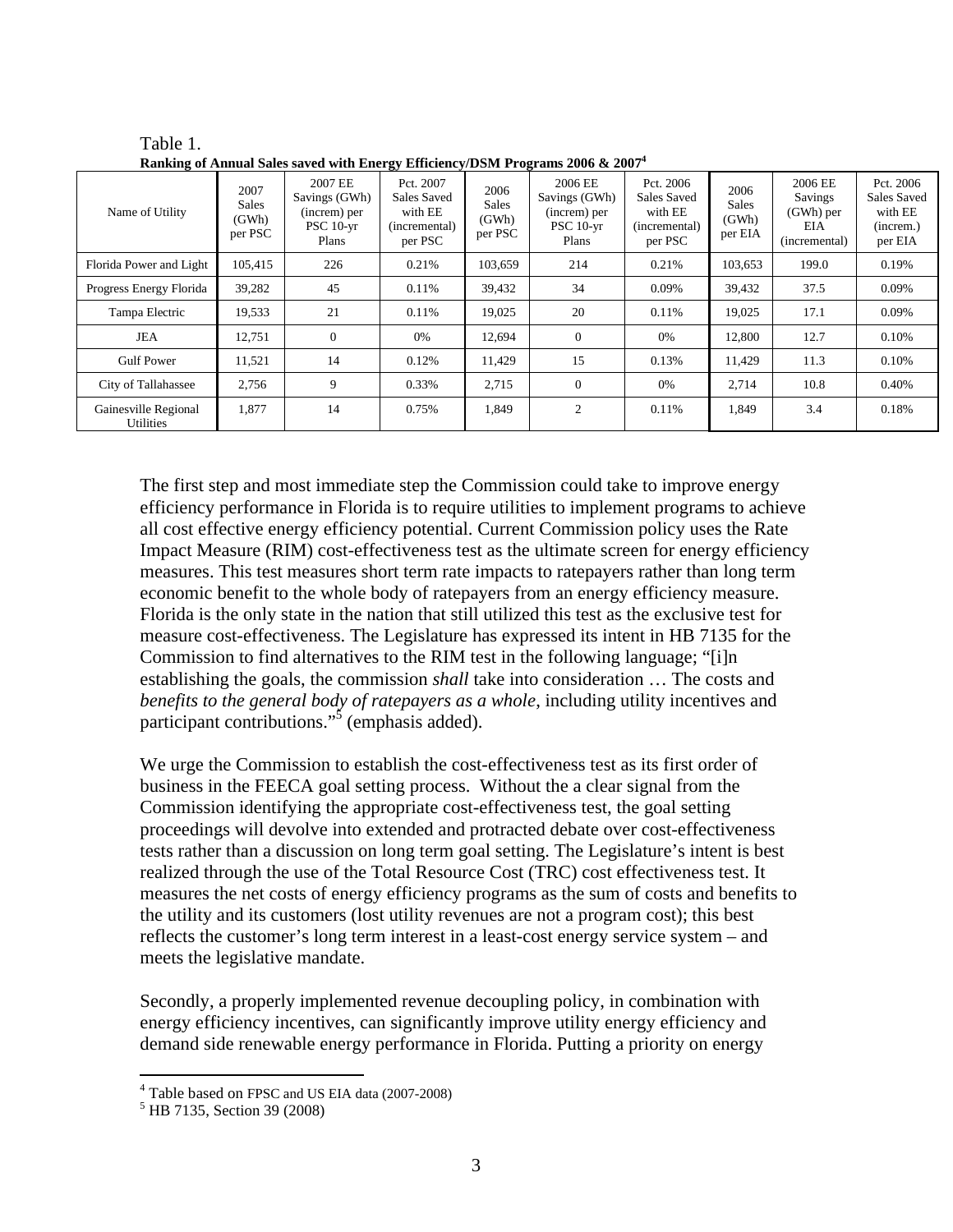efficiency and renewable energy means that the Commission should *at least* level the financial "playing field." Extensive research documents that energy efficiency is unlikely to be a priority for utilities because traditional regulation creates a rapid and large response of utility profits to sales growth (or decline).

## Removal of financial disincentives.

 $\overline{a}$ 

The rate structure should account for and address the impact of energy efficiency programs and demand side renewable energy resources in reducing sales of electricity from traditional generation.<sup>6</sup> This will ensure the utility earnings are not harmed by the pursuit of these programs or deployment of these resources. Mechanisms include:

# *a. Decoupling revenues from sales*

We generally favor decoupling revenues from sales as a straightforward approach to breaking the link between utility throughput and utility recovery of fixed costs for and earnings on traditional generation. Decoupling is consistent with Florida's traditional cost-based regulation, in which the use of annual true-ups to align costs and revenues is a standard approach.

The end result is that utilities should no longer have an incentive to maximize their sales because the rate of return does not change within the revenue requirement. Nor is there a disincentive to promote efficiency. Decoupling should have the effect of stabilizing the revenue stream of a utility because its revenues are no longer dependent on sales. There a number of variations in how the computations can be done. The true up mechanism is symmetrical. If sales increase, rates drop in the next period; if sales decrease, rates increase to compensate. Therefore, decoupling removes the risk to utilities that they will under-recover fixed costs at the same time it removes the risk to consumers that utilities will over-recover.

# *b. Lost revenue adjustment mechanisms ("LRAMs")*

An alternative to decoupling is a lost revenue adjustment mechanism. LRAMs are designed to enable the utility to adjust its rates to recover only those lost margins that result when its efficiency programs cause a reduction in its sales. A properly designed LRAM must determine the net revenue lost by the utility due to energy conservation that is, the gross revenue loss net of any current cost savings associated with the foregone sales. Several states have used and/or are using LRAMs. A LRAM presumes that the effects of utility energy conservation initiatives on utility sales are measurable.

LRAMs may not be the best approach for addressing the impact of energy efficiency programs on sales. First, a LRAM presumes that the effects of utility energy

<sup>&</sup>lt;sup>6</sup> We emphasize that revenue impacts of changes in electricity sales are not a "cost" of energy efficiency or demand side renewable energy.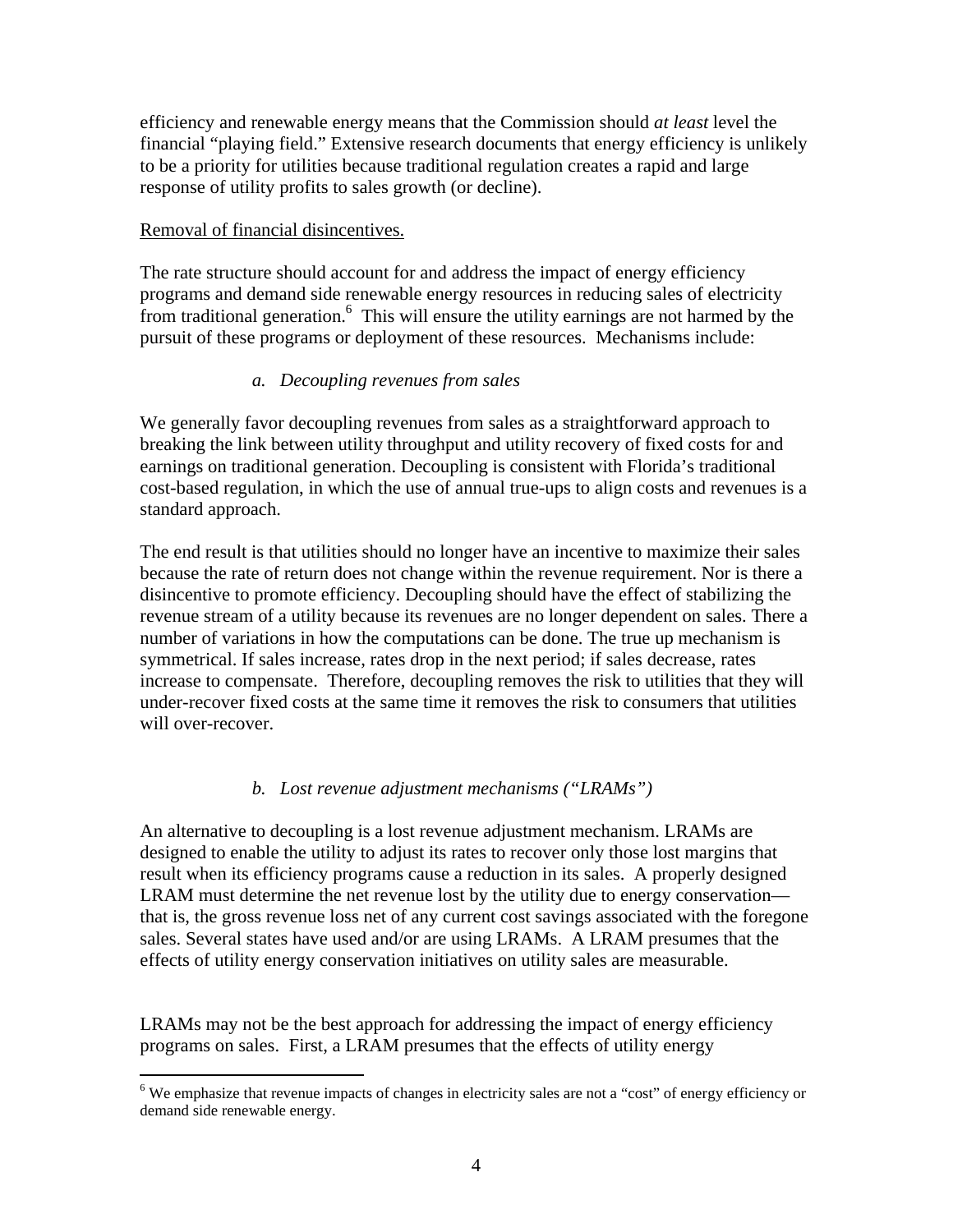conservation initiatives on utility sales can be easily distinguished from the effects of external conservation factors on those sales, such as naturally occurring improvements in efficiency. In fact, it can be difficult to precisely identify the effect of reductions from utility energy efficiency on utility sales. Analysts must exercise judgment to estimate the quantity of reductions that may have occurred due to energy efficiency in the absence of the utility's programs, and to subtract those "naturally occurring" efficiency reductions from the reductions attributed to the utility's efforts. Thus, LRAMs require careful, independently conducted evaluations to establish conservation program impacts on sales. In addition, LRAMs are not effective at addressing net lost revenues due to government efficiency standards or renewable energy portfolio standards or reducing the harm to consumers that results from utility over-recovery of fixed costs. Decoupling addresses these concerns directly and more effectively.

#### Performance goals and incentives.

 $\overline{a}$ 

It is important to note that removing the financial disincentive created by the current rate structure *does not* provide the utility a positive "incentive" to pursue efficiency and distributed renewable generation aggressively, as it does not offer a corresponding additional benefit to the utility. Therefore, it may be appropriate for a utility to receive financial incentives if it performs well in achieving energy efficiency goals. The incentives used in other jurisdictions include shared savings; performance targets, which may include energy savings goals, cost-effectiveness goals, and other factors; and a rate of return adder.<sup>7</sup> Penalties for poor performance may also be appropriate.

Performance incentives must be measured against the attainment of a savings goal. We recommend that the Commission endorse an aggressive energy efficiency savings goal as a metric to measure the success of utility efficiency programs. To date, most U.S. investor-owned utilities do not operate a comprehensive suite of conservation programs without a defined mandate.<sup>8</sup> For example, an Energy Efficiency Resource Standard ("EERS") require utilities to meet a minimum percentage of their load with energy efficiency, are an effective tool for driving investment in more cost-effective energy efficiency.

As illustrated in Table 2 below, in states with these proven policies and regulatory frameworks, utilities have achieved high levels of annual energy efficiency savings.

 $<sup>7</sup>$  Rate of return adders are sometimes also considered a method for addressing the utility disincentive to</sup> energy efficiency. If a given performance incentive is large enough and structured properly, it can serve dual purposes in an indirect fashion. However, we note that it is possible to structure a performance incentive in such a way that it overcompensates for some energy efficiency programs even as it creates a disincentive for other programs.

<sup>&</sup>lt;sup>8</sup> Leading states have committed to meeting substantial portions of their energy needs through efficiency. For example, California has adopted procurement rules that require the state's utilities to invest in all costeffective energy efficiency – approximately 1% of total load. Illinois and New York have committed to reduce consumption 15% by 2015, and New Jersey has committed to reduce consumption 20% by 2020. These commitments are based upon decades of experience and numerous technical and economic potential studies. American Council for an Energy-Efficient Economy, *State EERS and RPS and Activity*, 2007.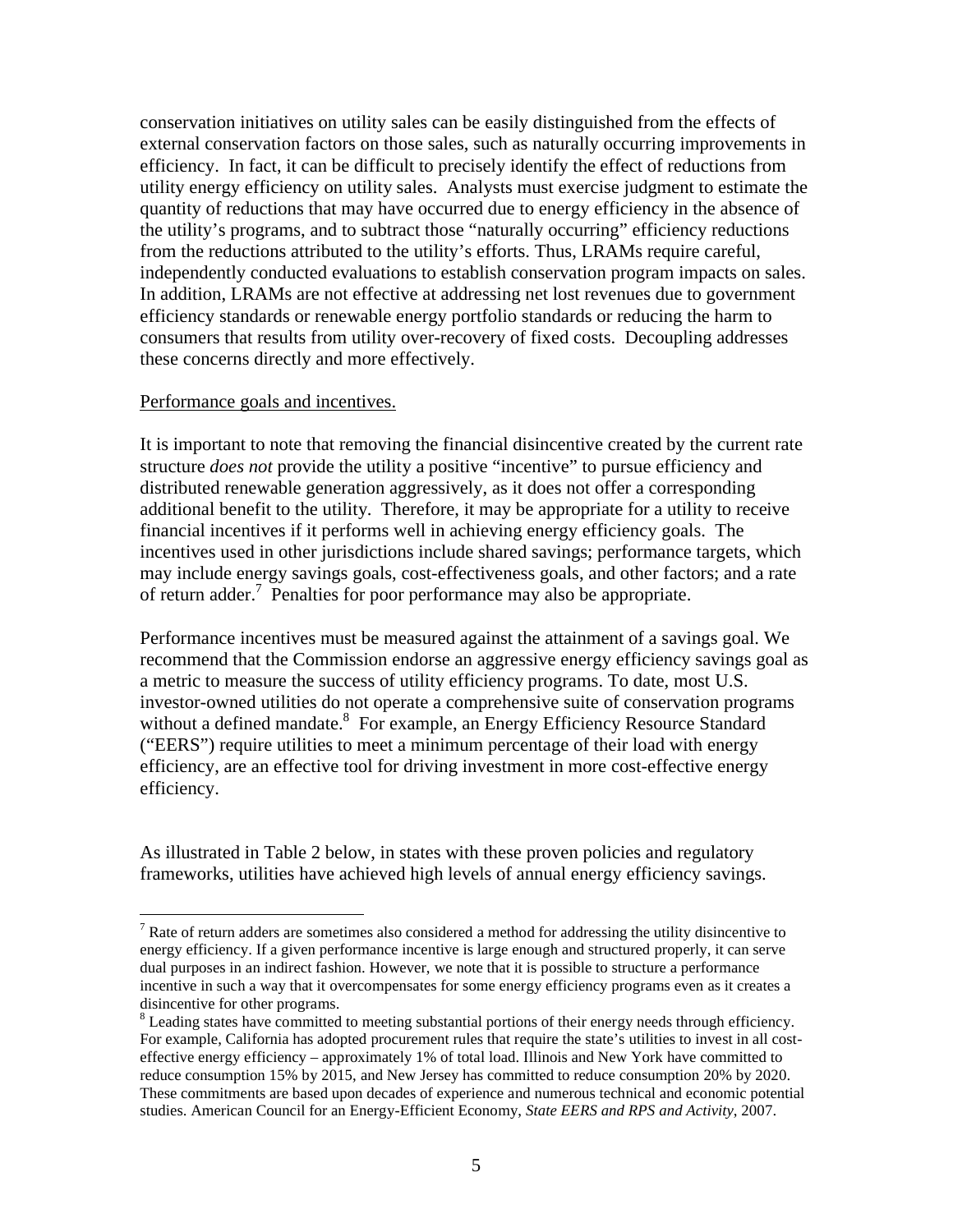Regardless of the specific form of performance incentive, the utility should only receive an incentive if it meets or exceeds explicit performance goals for energy savings and resulting net economic benefits. Some performance incentive could be available for attaining those goals, but the available incentive should grow as utility achievements surpass the goals.

In addition to incentives, some states employ penalty provisions for poor performance. In summary, any shareholder incentive mechanism should meet at least the following criteria:

- No reward for poor performance relative to a reasonable energy efficiency achievement goal.
- Some reward for achieving challenging energy efficiency goals.
- Highest rewards for substantially surpassing challenging energy efficiency goal.
- A substantial share of the net benefits (shared savings) should benefit customers.

#### Table 2.

# **Ratemaking Treatment of Energy Efficiency in States with High Levels of Investor-Owned Utility Energy Savings in 2005 or 2006**

| <b>Jurisdiction</b>  | <b>Entity</b>                        | Formal<br><sub>or</sub><br><b>Informal</b><br><b>Energy</b><br>Goal' | <b>Recovery</b><br>of Direct<br>Program<br>$\text{Costs}^2$ | <b>Treatment of</b><br><b>Utility</b><br>Financial<br>Disincentive to<br>Energy<br><b>Efficiency</b> | <b>Performance</b><br><b>Incentives</b> | Annual<br><b>Savings</b><br><b>Achieved</b><br>in 2005 or<br>$2006^3$ |
|----------------------|--------------------------------------|----------------------------------------------------------------------|-------------------------------------------------------------|------------------------------------------------------------------------------------------------------|-----------------------------------------|-----------------------------------------------------------------------|
| Minnesota            | Interstate Power<br>$&$ Light        | <b>Yes</b>                                                           | <b>Yes</b>                                                  | No <sup>4</sup>                                                                                      | Yes                                     | 2.9 %                                                                 |
| California           | SDG&E                                | <b>Yes</b>                                                           | <b>Yes</b>                                                  | Decoupling                                                                                           | <b>Yes</b>                              | 2.0 %                                                                 |
| California           | Southern<br>California Edison        | Yes                                                                  | <b>Yes</b>                                                  | Decoupling                                                                                           | <b>Yes</b>                              | 1.7 %                                                                 |
| California           | PG&E                                 | Yes                                                                  | Yes                                                         | Decoupling                                                                                           | Yes                                     | 1.4 %                                                                 |
| <b>Massachusetts</b> | <b>Massachusetts</b><br>Electric Co. | No                                                                   | Yes                                                         | Decoupling                                                                                           | Yes                                     | 1.3%                                                                  |
| Connecticut          | Connecticut<br><b>IOUs</b>           | <b>Yes</b>                                                           | <b>Yes</b>                                                  | Decoupling                                                                                           | Yes                                     | 1.1%                                                                  |
| Vermont              | <b>Vermont Energy</b>                | Yes                                                                  | Yes                                                         | N <sub>0</sub>                                                                                       | Yes                                     | 1.0%                                                                  |

American Council for an Energy-Efficient Economy, State EERS and RPS and Activity, 2007

2 Kushler et al, Aligning Utility Interests with Energy Efficiency Objectives: A Review of Recent Efforts at Decoupling and Performance Incentives, October 2006.

3 Nichols, David. Pre-filed Testimony in South Carolina Docket 2007-358-E, January 2008, Exhibit No.6.

4 Minnesota abandoned its lost revenue adjustment mechanism in favor of substantial performance incentives several years ago.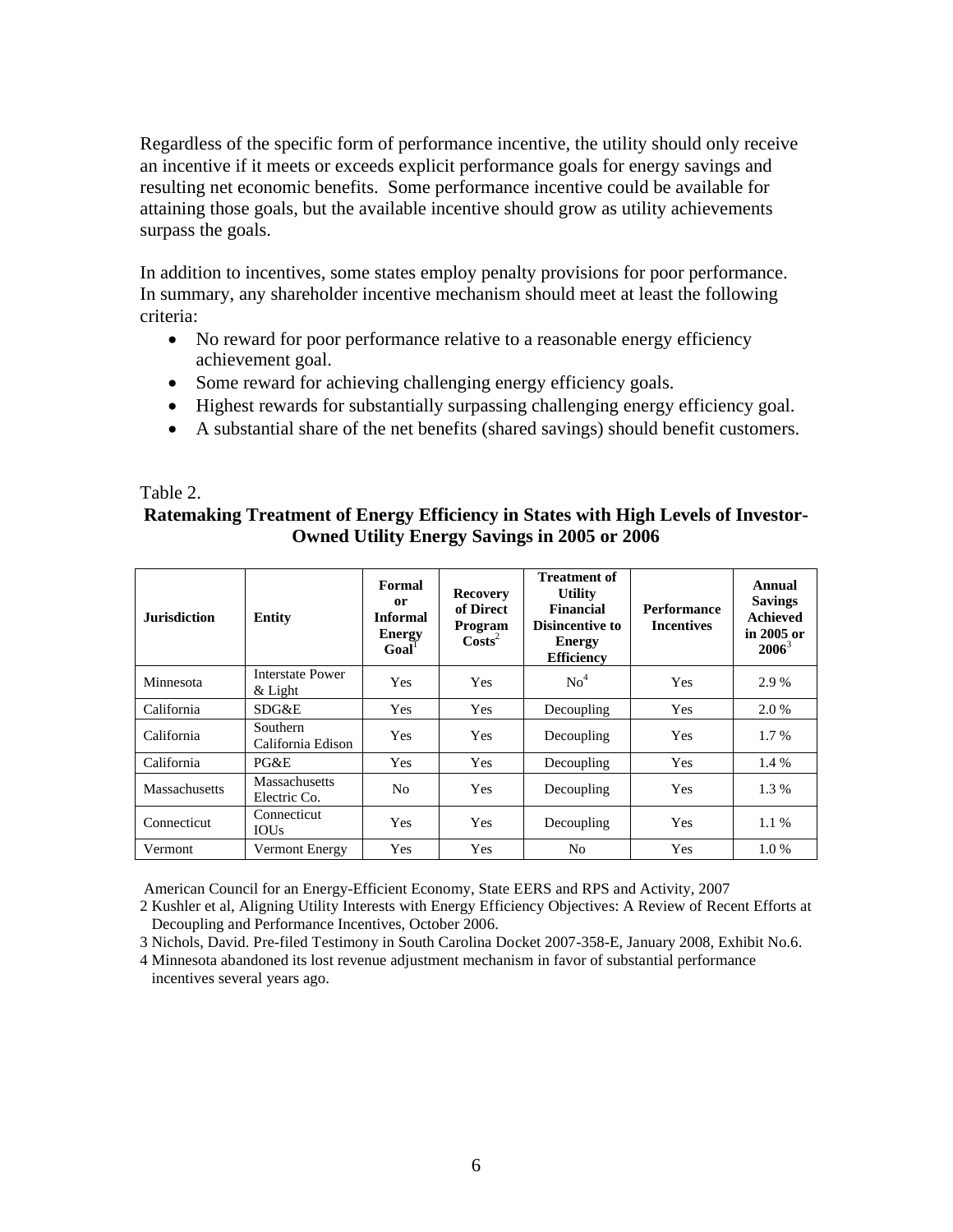#### Responses to critiques of decoupling.

Some critics contend that decoupling rates effectively compensate utilities for lack of use of their products. This view of decoupling rates illustrates an unfortunate assumption about the nature of utilities' "products." Regulated utilities do not operate in the "free market." Instead, they provide a resource and a service within a regulatory framework. Regulation inherently creates financial incentives that encourage utilities to invest in certain resources and discourage them from investing in others. Thus, utilities should not be viewed as simply providers of as many kilowatt-hours (or therms) as possible. Instead, utilities should be viewed as providers of safe, reliable energy services at least cost and with minimal environmental impact. This view makes energy efficiency the most profitable investment for utilities results in most overall benefits for the state economy, consumers, public health and the environment. Decoupling is consistent with this view and can result in the delivery of better quality, lower cost "products" to utility customers.

Similarly, some critics of decoupling mischaracterize decoupling as "guaranteeing a utility a revenue stream paid by consumers regardless of how much power they use. This effectively guarantees a utility's profits and eliminates business risks because customer rates are adjusted automatically to hold utility earnings harmless from fluctuations in consumer consumption."9 This is an obvious mischaracterization, as the author states that the "revenue stream" and "utility earnings" are both guaranteed. Only in the theoretical case where costs are certain and not subject to control can this statement be true. However, decoupling provides an even greater cost-control incentive because the effects of poor cost-control are not masked by growth-driven revenue increases. In fact, the current regulatory structure imposes unfair costs on customers.

The use of growth as a rate-mitigation tool results in higher total costs for consumers and increased environmental harm from energy use. The benefits are illusory: delaying rate adjustments to allow the recovery of *approved* fixed costs is not cost savings but cost deferral. Over the long term, all customers will benefit from decoupling combined with ambitious energy efficiency requirements, through reduced costs and improved reliability.

Depending on the nature and pace of the energy efficiency procured, it is possible that some consumers will see short-term increases in their rates. We consider this rate adjustment effect acceptable, however, for several reasons. First, regulators are likely to adjust rates to allow the recovery of *approved* fixed costs with or without decoupling: with decoupling they do so through modest, periodic true ups; under traditional regulation they do so through more dramatic, less frequent rate adjustments. Second, with decoupling, total energy costs decline and, over time, all energy bills will decline. Third, decoupling mechanisms protect consumers from utility over-recovery of fixed costs. Finally, it is possible to target efficiency programs to serve low-income consumers

 $\overline{a}$ 

<sup>&</sup>lt;sup>9</sup> Kowalczyk, I, "Additional Comments in PUE-2007-00049," MeadWestvaco Corporation letter to Virginia State Corporation Commission, August 21, 2007.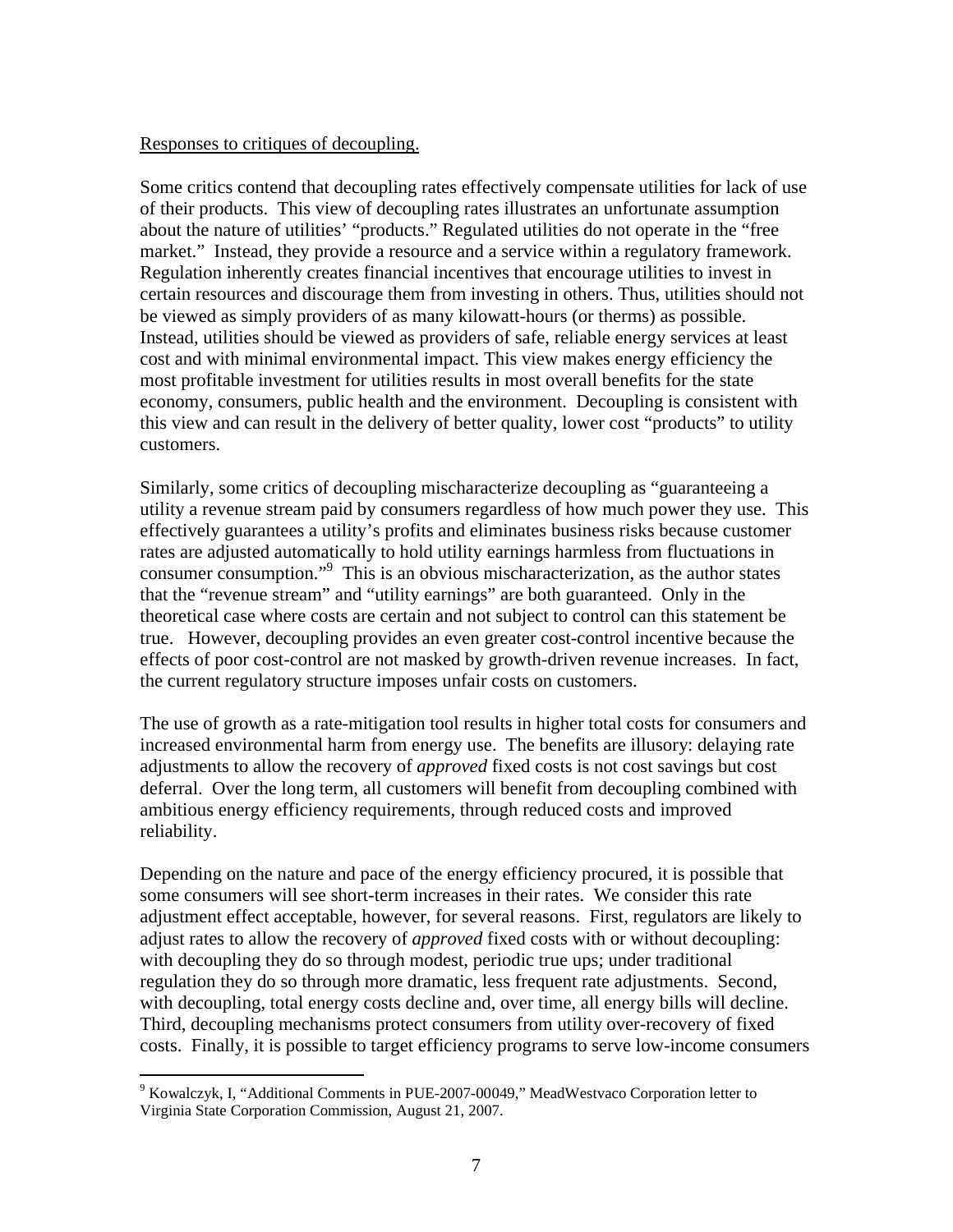and to increase low-income protection programs to ensure that any short-term increase in rates does not result in a decline in service.

There are some critics oppose the isolation of utility revenues from other factors such as the normal business risk associated with weather. In fact, mechanisms to account for weather fluctuation are used in both decoupling and other regulatory circumstances. These well-established methods are routinely used in decoupling mechanisms to avoid reallocation of weather risk by using weather-adjusted retail sales rather than actual sales to calculate appropriate rate true-ups.10 Regulators will be able to make weather-related adjustments before determining whether or not utilities have met specified efficiency targets.

Some critics prefer to limit decoupling to residential and commercial customer service classes. We disagree with this approach. The reductions in annual energy use that result from energy efficiency will benefit customers in all classes. Moreover, some of the most cost-effective efficiency opportunities lie with industrial customers. However, it may be appropriate to design the decoupling mechanism to ensure that there is no unjustified shifting of recovery of revenues from one class of customers to another.

Some other critics are concerned that decoupling sends an inappropriate price signal to customers when a portion of their bill goes up even though they are making the effort to conserve. Although this effect is real, it is insignificant. Consumers who invest in energy efficiency can reduce their energy bills by as much as 30 percent or more. In contrast, the modest adjustments to their bill due to decoupling are unlikely to fluctuate more than a few percentage points, and the fluctuations can go in either direction. Given the relative size of bill savings and rate adjustments, we do not believe that the rate adjustments will discourage consumers from improving efficiency. In addition, as utilities increase their investments and efforts, a much larger number of consumers will have the opportunity to participate in energy efficiency programs, thereby increasing awareness among consumers of the potential scale of bill savings that efficiency can deliver.

## Conclusion

 $\overline{a}$ 

We recommend that the Commission indicate in its report due on January 1, 2009, that a properly implemented revenue decoupling policy, that includes energy efficiency performance goals and targets, will make Florida a leader in energy efficiency implementation – ultimately improving the role of utilities as not only sellers of electricity, but providers of energy services. We look forward to continued collaboration with staff on this and other policies that promote energy efficiency in Florida.

<sup>&</sup>lt;sup>10</sup> Idaho Power (2006). *Idaho Power's Application to Implement a Rate Mechanism to Mitigate Financial Disincentives to Investment in Energy Efficiency,* Case No. IPC-E-04-15.

Idaho Public Utilities Commission (2007). *Order No 30215 in the Matter of the Petition of Idaho Power Company for Modification of the Load Growth Adjustment Factor within the Power Cost Adjustment (PCA) Methodology,* Case No. IPC-E-06-08.